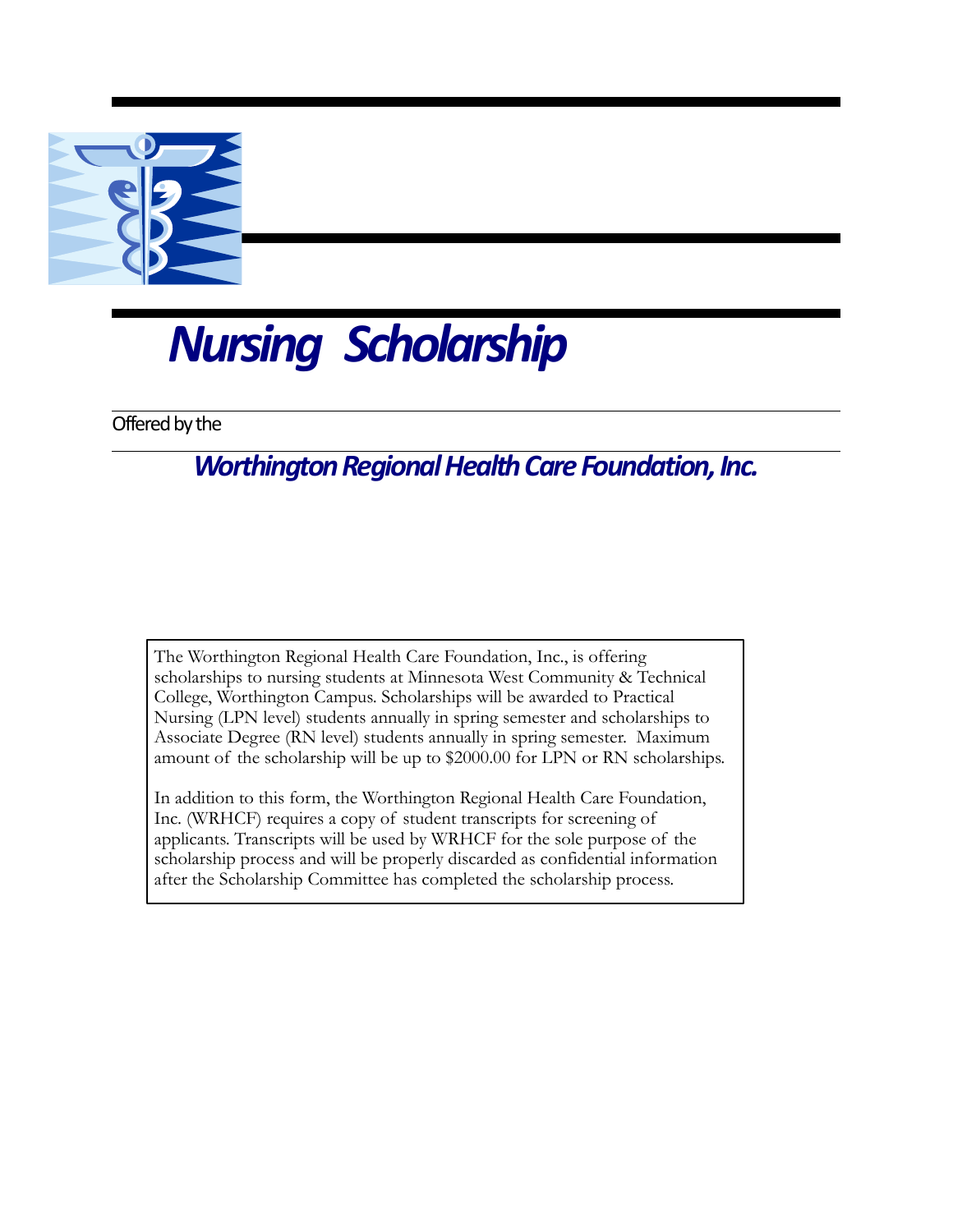

## **SCHOLARSHIP CRITERIA**

- Must be a student enrolled in either the Practical Nursing (LPN level) or Associate Degree (RN level) program at Minnesota West Community and Technical College.
- **EXECT:** Practical Nursing (LPN level) students must have completed 18 credits; Associate Degree (RN level) students must have completed 30 credits.
- Must have a GPA of 3.0 or higher.
- **EXECT** Scholarship preference is given to Minnesota West Community and Technical College nursing students who live in the Worthington area with plans to work in the Worthington area following graduation.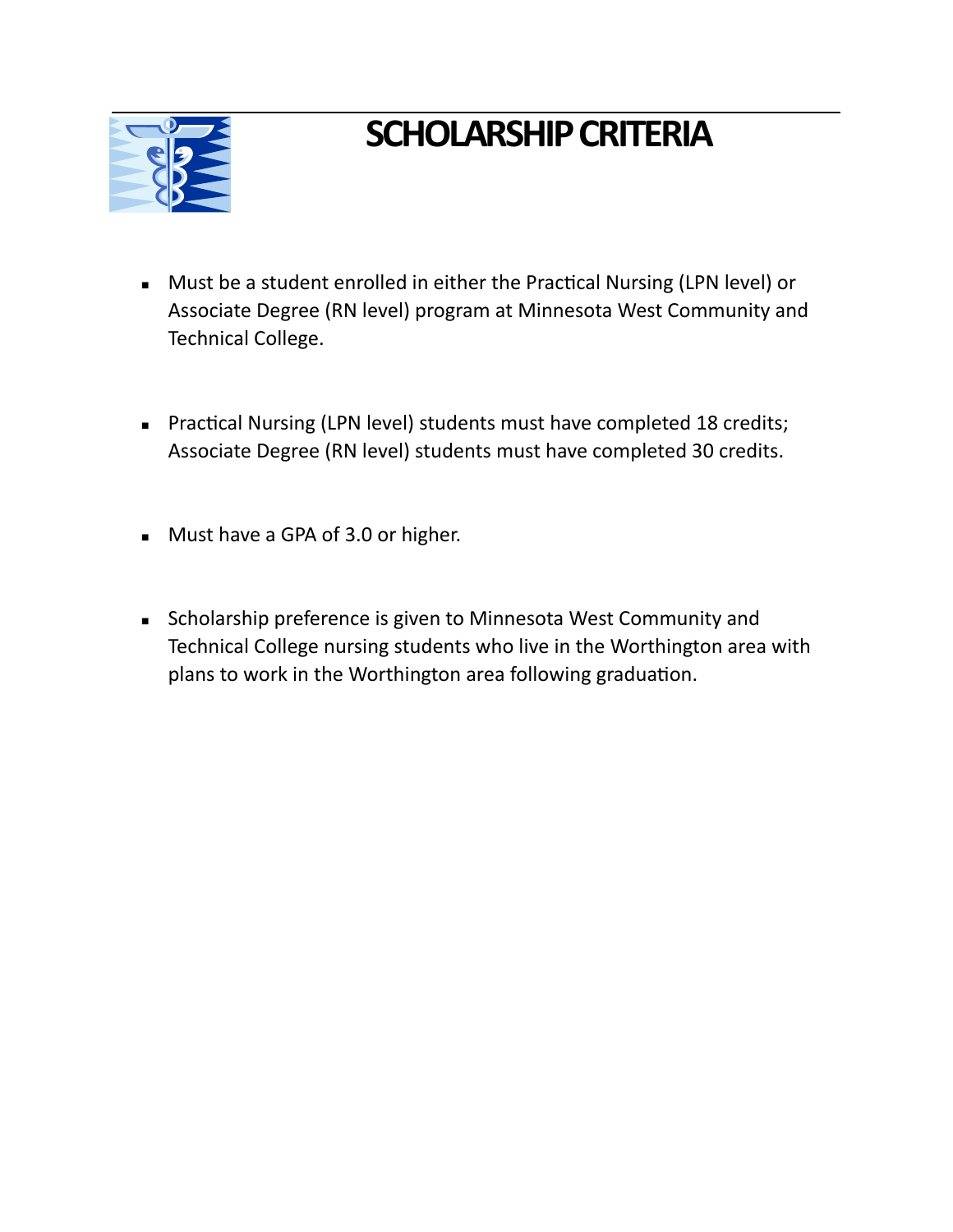

▪**Please respond to the following statements. Feel free to use**  additional space if necessary.

1. State your main reason for entering the health care field.

2. Explain what you feel will be your best contribution to the health care field upon completion of the program.

3. Explain why you feel you should be considered for the scholarship. Include any financial needs related to your educational goal.

4. Describe your immediate plans in the health care field following graduation.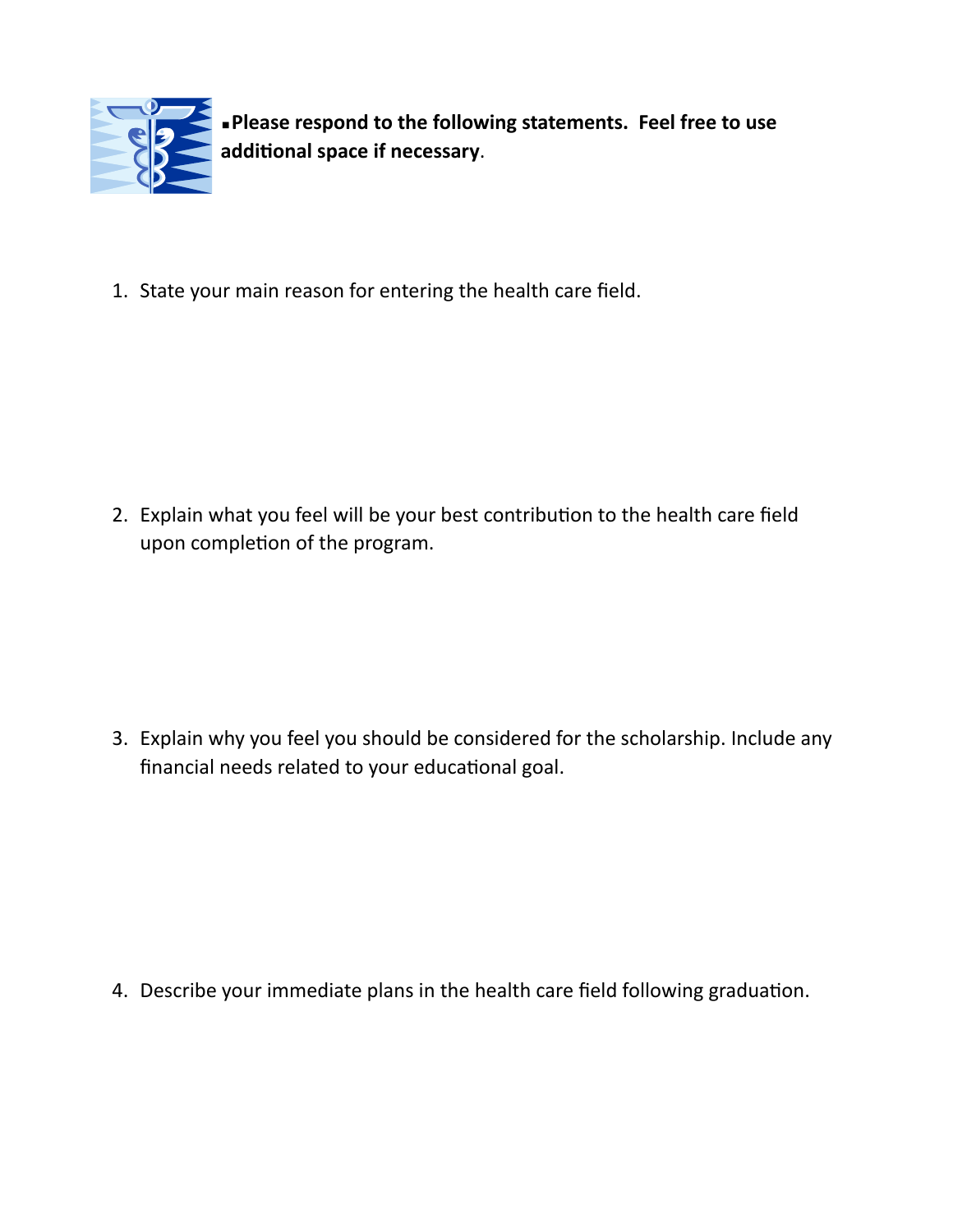This form **must** be returned to the Nursing Department of Minnesota West, Worthington Campus or send to the Foundation, by the following dates:

| <b>LPN Students</b> | March 1 <sup>st</sup> of each year |
|---------------------|------------------------------------|
| <b>RN Students</b>  | March 1 <sup>st</sup> of each year |

Recipients of the award will be notified as soon as the scholarship committee recommendations are approved by the WRHCF, Inc. Board of Directors following the deadlines.

*I* hereby give the Scholarship Committee of the Worthington Regional Health Care Foundation permission to contact the Minnesota West Community and Technical *College nursing program directors for a copy of my transcript.* 

*I* hereby give the Scholarship Committee of the Worthington Regional Health Care Foundation permission to review my scholastic records as pertains to the *scholarship criteria.* 

| Signature: |                                                                                                                |                    |
|------------|----------------------------------------------------------------------------------------------------------------|--------------------|
|            |                                                                                                                |                    |
|            |                                                                                                                |                    |
|            | State and the state of the state of the state of the state of the state of the state of the state of the state | Zip ______________ |

Worthington Regional Health Care Foundation, Inc. 1121 3rd Avenue Worthington, MN 56187 507-372-2919 Website: wrhcf.com Email: wrhcf@outlook.com